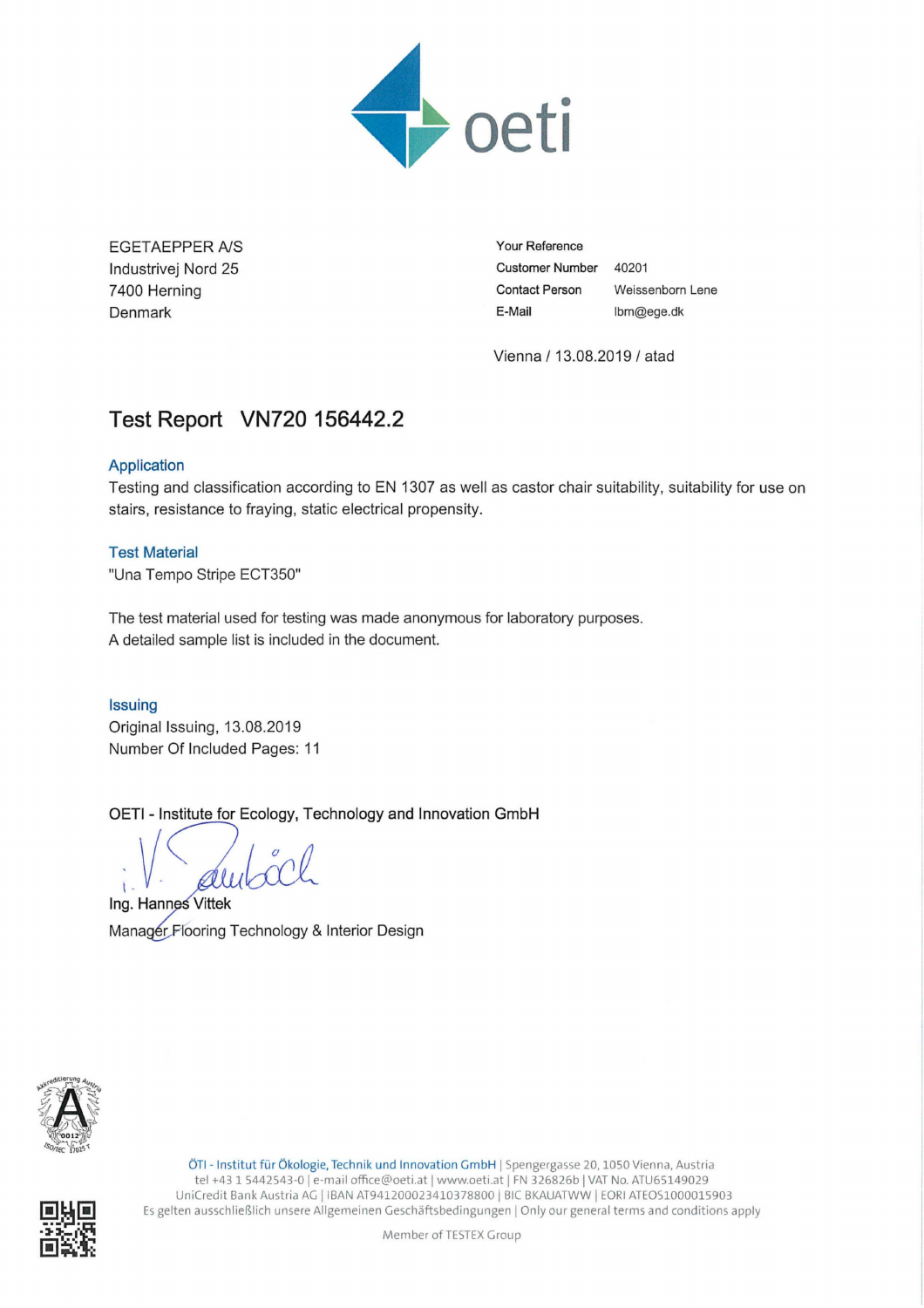

| <b>Application</b><br>1 |                                                                                      |  |
|-------------------------|--------------------------------------------------------------------------------------|--|
| <b>Date of Order</b>    | <b>Scope of Order</b>                                                                |  |
| 17.06.2019              | Summarized test report - EN 1307 Annex B                                             |  |
|                         | Description Of Specimen - Textile Floor Coverings - EN 1307                          |  |
|                         | Mass Per Unit Area - ISO 8543 Textile Floor Coverings                                |  |
|                         | Mass Per Unit Area - ISO 8543 Pile Layer Of Textile Floor Coverings                  |  |
|                         | Thickness Of Textile Floor Coverings - ISO 1765                                      |  |
|                         | Thickness Wear Layer Of Textile Floor Coverings - ISO 1766                           |  |
|                         | Pile Density - ISO 8543                                                              |  |
|                         | Number Of Tufts Or Loops - ISO 1763                                                  |  |
|                         | Fibrebind - EN ISO 12951, Test C (EN 1963, Test C)                                   |  |
|                         | Basic requirements - EN 1307 - Textile floor covering with loop pile                 |  |
|                         | Changes in Appearance - Drum Test - ISO 10361 Method A / EN ISO 9405                 |  |
|                         | Classification - EN 1307 - Textile floor covering with pile                          |  |
|                         | Mass Per Unit Area - ISO 8543 Total Mass Of The Single Tile                          |  |
|                         | Side Length, Squareness, Straightness - EN 994 - Textile Floorcoverings              |  |
|                         | Dimension Stability And Curling After Exposure To Heat And Water - ISO 2551 / EN 986 |  |
|                         | Resistance To Fraying - EN 1814                                                      |  |
|                         | Specific requirements of tiles - EN 1307 Annex A                                     |  |
|                         | Castor Chair Suitability Of Textile Floor Coverings - EN 985 Methode A / ISO 9405    |  |
|                         | Suitability For Use On Stairs - EN ISO 12951, Test B (EN 1963, Test B)               |  |
|                         | Static Electrical Propensity - Walking Test - ISO 6356                               |  |

## 2 Samples

| <b>No</b> | Receipt    | Sample Identification     |
|-----------|------------|---------------------------|
|           | 26.06.2019 | "Una Tempo Stripe ECT350" |

(Unless otherwise stated samples are provided by the customer.)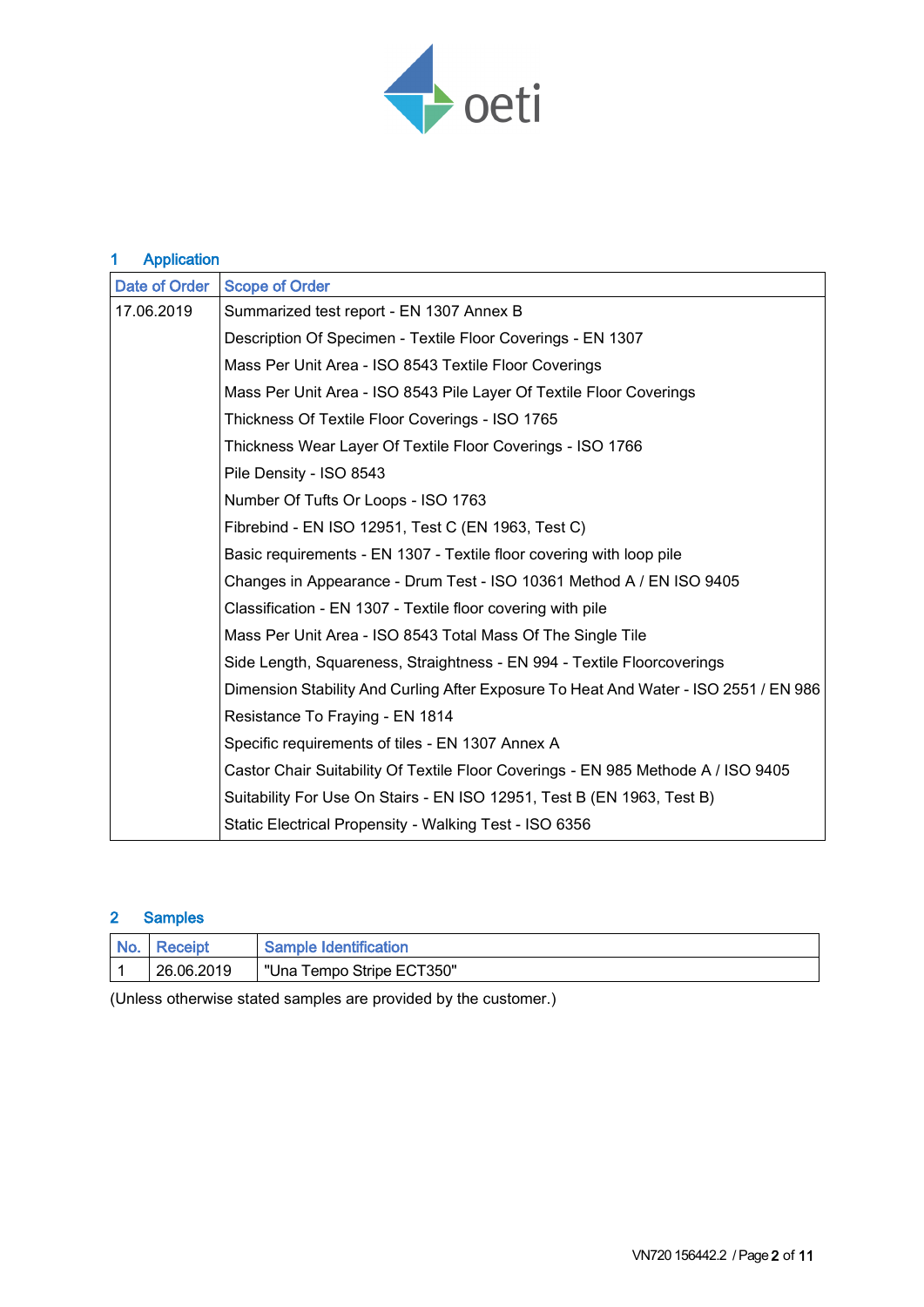

## 3 Tests Performed / Results

|                                              |                      | #1 "Una Tempo Stripe ECT350"                          |
|----------------------------------------------|----------------------|-------------------------------------------------------|
| Summarized test report                       |                      |                                                       |
| EN 1307 Annex B                              |                      |                                                       |
| · Identification, basic information          |                      |                                                       |
| Product name                                 |                      | "Una Tempo Stripe ECT350"                             |
| Type of face side                            |                      | Loop Pile (according to B.2.2: A4)                    |
| Manufacturing procedure                      |                      | Tufted (according to B.2.1: M5)                       |
| Backing                                      |                      | Textile Backing (non-woven) (according to B.2.4: S10) |
| Type of floor covering                       |                      | Pile Carpet                                           |
| Base                                         |                      | Non-woven (according to B.2.3: P3)                    |
| Colouration                                  |                      | multicolored patterned (according to B.2.5: C2)       |
| Dimensions                                   |                      | Tiles                                                 |
| Fibres of pile                               |                      | 100% Polyamide                                        |
| • Construction                               |                      |                                                       |
| Total mass                                   | $[g/m^2]$            | 2 6 9 3                                               |
| Pile mass above the substrate                | $[g/m^2]$            | 294                                                   |
| <b>Total thickness</b>                       | [mm]                 | 6,9                                                   |
| Thickness of pile layer                      | [mm]                 | 2,9                                                   |
| Surface pile density                         | [g/cm <sup>3</sup> ] | 0,101                                                 |
| Number of tufts or loops per dm <sup>2</sup> |                      | 1615                                                  |
| • Appearance change                          |                      |                                                       |
| Vetterman-drum test, short time testing      |                      | 4,5                                                   |
| Vetterman-drum test, long time testing       |                      | 3,5                                                   |
| • Classification according EN 1307           |                      |                                                       |
| <b>Basic requirements</b>                    |                      | fulfilled                                             |
| Change in appearance                         |                      | Class 33                                              |
| Additional mandatory requirements            |                      | Class 33                                              |
| Use class                                    |                      | Class 33                                              |
| Comfort-Class                                |                      | LC <sub>1</sub>                                       |
| • Additional properties                      |                      |                                                       |
| Castor chair suitability                     |                      | suitable for intensive use                            |
| Stair suitability                            |                      | suitable for intensive use                            |
| Fraying resistance                           |                      | resistant to fraying                                  |
| Body-Voltage, walking test                   | [kV]                 | $-0,3$                                                |
| Judgement according to EN 14041:2007         |                      | antistatic                                            |
| Dimensional stability (max. change)          | [%]                  | $-0.3$                                                |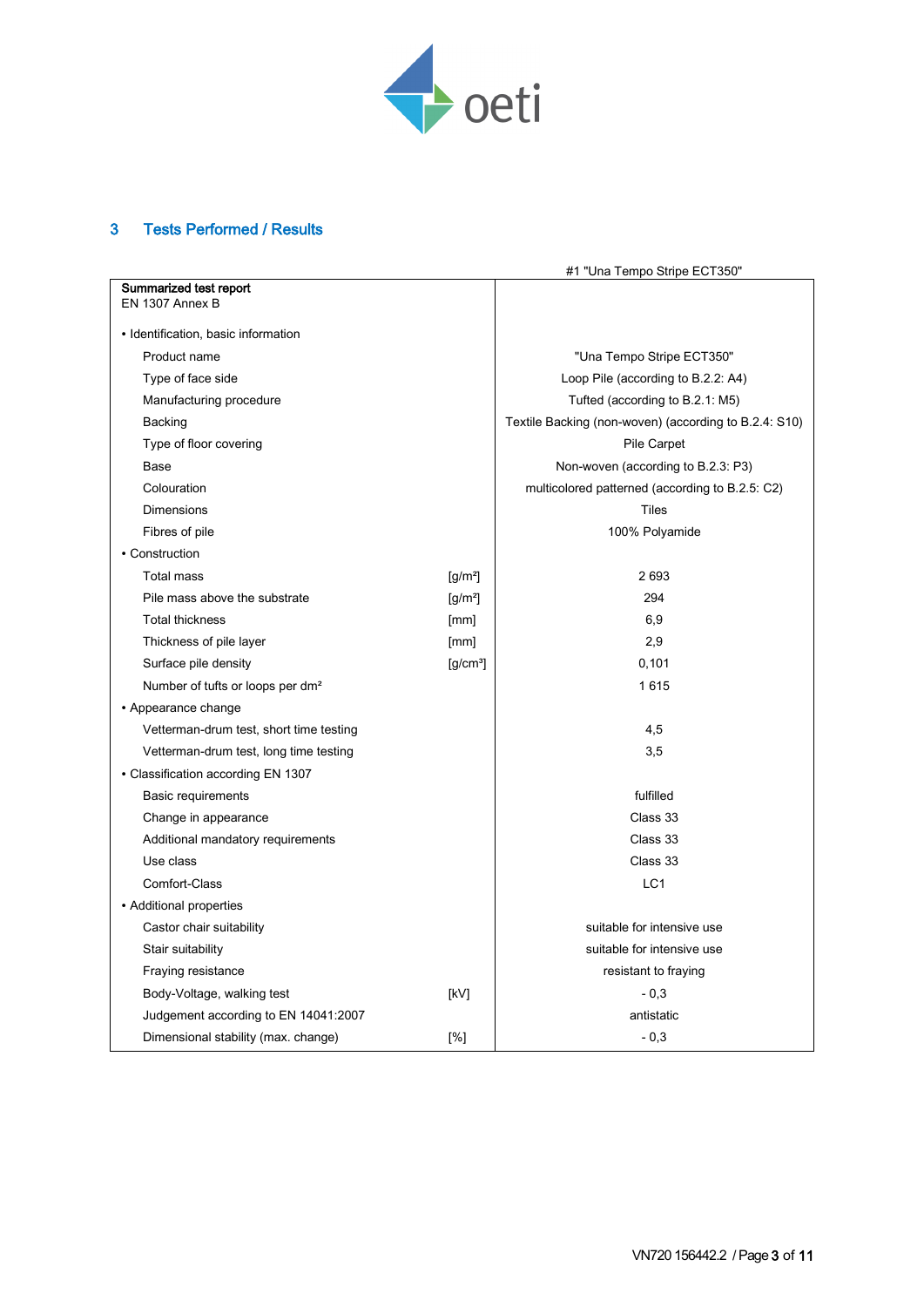

|                                       |                                             | #1 "Una Tempo Stripe ECT350"         |
|---------------------------------------|---------------------------------------------|--------------------------------------|
| Specific requirements of tiles        |                                             |                                      |
| EN 1307 Annex A                       |                                             |                                      |
| • Total mass of individual tile       | [kg]                                        | 0,545                                |
| • Total weight per unit area          | $\left[\frac{\text{kg}}{\text{m}^2}\right]$ | 2,7                                  |
| • Dimensions of tiles                 | [mm]                                        | 480 x 480                            |
| • Max. deviation from mean length     | [%]                                         | < 0.1                                |
| • Squareness and staightness          | [%]                                         | < 0.04                               |
| • Dimensional stability (max. change) | [%]                                         | $-0,3$                               |
| • Distortion out of plane             | [mm]                                        | 0                                    |
| • Damage at cut edge                  |                                             | none                                 |
| • Tile suitability                    |                                             | Suitable for permanent adhered tiles |

|                                                               |           | #1 "Una Tempo Stripe ECT350" |
|---------------------------------------------------------------|-----------|------------------------------|
| Description Of Specimen - Textile Floor Coverings             |           |                              |
| EN 1307                                                       |           |                              |
| • Manufacturing procedure                                     |           | tufted                       |
| • Structure of face side                                      |           | Loop pile                    |
| $\cdot$ Base                                                  |           | Non-woven                    |
| • Colouration of the surface                                  |           | multicolored patterned       |
| • Type of backing                                             |           | Textile Backing (non-woven)  |
| • Type of fibres at face side                                 |           | 100% Polyamide               |
| • Dimensions                                                  |           | <b>Tiles</b>                 |
| • Description according to standard                           |           | Floor covering with pile     |
| <b>Mass Per Unit Area</b><br>ISO 8543 Textile Floor Coverings |           |                              |
| • Number of specimen                                          |           | 4                            |
| • Conditioning                                                |           |                              |
| Temperature                                                   | [°C]      | 20                           |
| Air humidity                                                  | [%]       | 65                           |
| • Total mass                                                  |           |                              |
| Mean value                                                    | $[g/m^2]$ | 2693                         |
| Coefficient of variation                                      | [%]       | 3,9                          |
| Confidence intervall (95%) abs. width                         | $[g/m^2]$ | 165                          |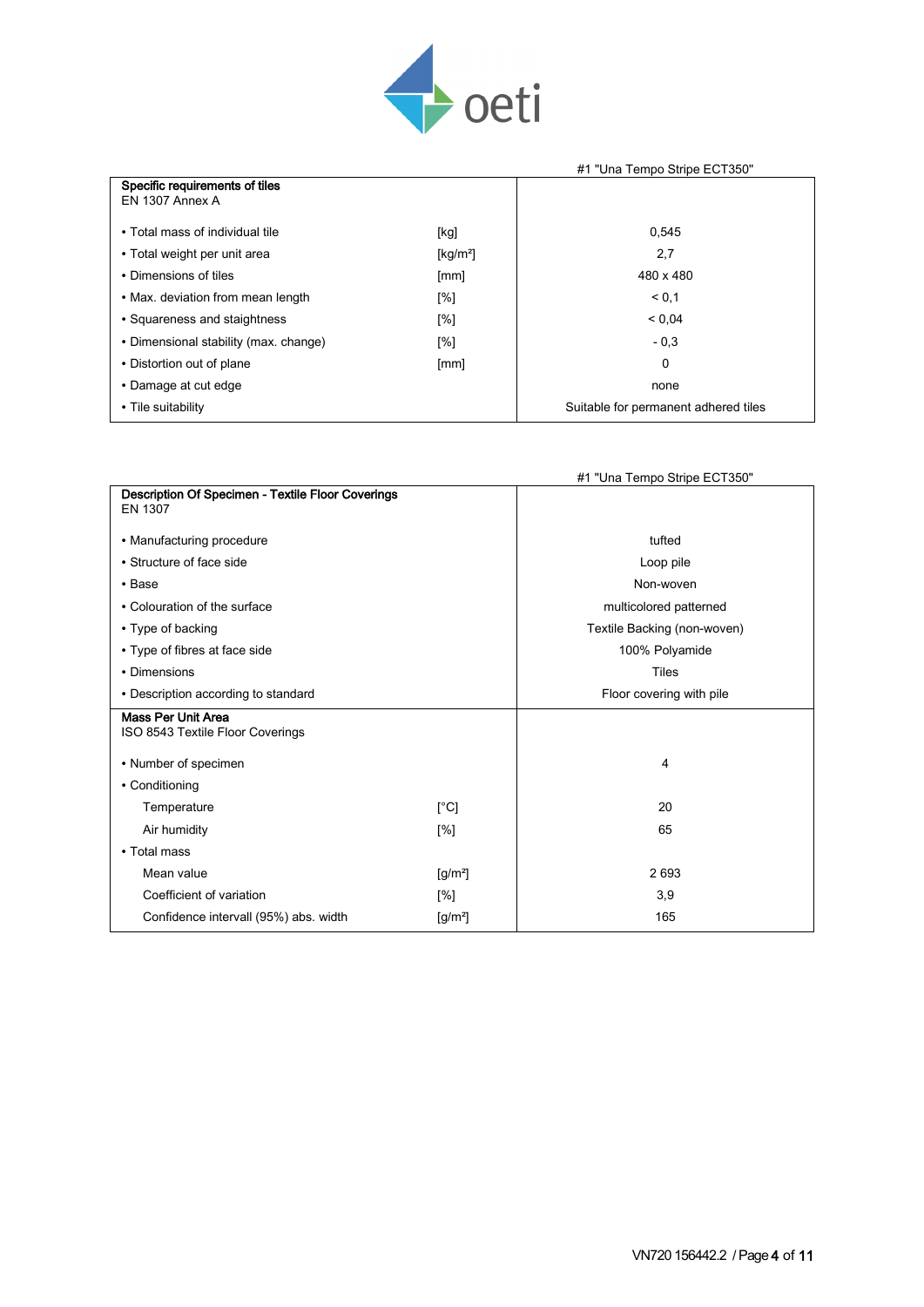

|                                                                             |                      | #1 "Una Tempo Stripe ECT350" |
|-----------------------------------------------------------------------------|----------------------|------------------------------|
| <b>Mass Per Unit Area</b><br>ISO 8543 Pile Layer Of Textile Floor Coverings |                      |                              |
| • Number of specimen                                                        |                      | 4                            |
| • Conditioning                                                              |                      |                              |
| Temperature                                                                 | [°C]                 | 20                           |
| Air humidity                                                                | [%]                  | 65                           |
| • Total mass of pile                                                        |                      |                              |
| Mean value                                                                  | $[g/m^2]$            | 294                          |
| Coefficient of variation                                                    | [%]                  | 3,2                          |
| Confidence intervall (95%) abs. width                                       | $[g/m^2]$            | 15                           |
| <b>Thickness Of Textile Floor Coverings</b><br><b>ISO 1765</b>              |                      |                              |
| • Number of specimen                                                        |                      | 4                            |
| • Conditioning                                                              |                      |                              |
| Temperature                                                                 | [°C]                 | 20                           |
| Air humidity                                                                | [%]                  | 65                           |
| • Thickness                                                                 |                      |                              |
| Mean value                                                                  | [mm]                 | 6,6                          |
| Coefficient of variation                                                    | [%]                  | 0,3                          |
| Confidence intervall (95%) abs. width                                       | [mm]                 | 0,1                          |
| Thickness Wear Layer Of Textile Floor Coverings<br><b>ISO 1766</b>          |                      |                              |
| • Number of specimen                                                        |                      | 4                            |
| • Conditioning                                                              |                      |                              |
| Temperature                                                                 | [°C]                 | 20                           |
| Air humidity                                                                | [%]                  | 65                           |
| • Shearing methode                                                          |                      |                              |
| • Thickness of wear layer                                                   |                      |                              |
| Mean value                                                                  | [mm]                 | 2,9                          |
| Coefficient of variation                                                    | [%]                  | 0,5                          |
| Confidence intervall (95%) abs. width                                       | [mm]                 | 0,1                          |
| <b>Pile Density</b><br><b>ISO 8543</b>                                      |                      |                              |
| · Pile material                                                             |                      | 100% Polyamide               |
| • Density of pile material                                                  | [g/cm <sup>3</sup> ] | 1,14                         |
| • Mass of pile per unit area                                                | $[g/m^2]$            | 294                          |
| • Thickness of pile layer                                                   | [mm]                 | 2,9                          |
| · Surface pile density                                                      | [g/cm <sup>3</sup> ] | 0,101                        |
| • Relative surface pile density                                             | [%]                  | 8,9                          |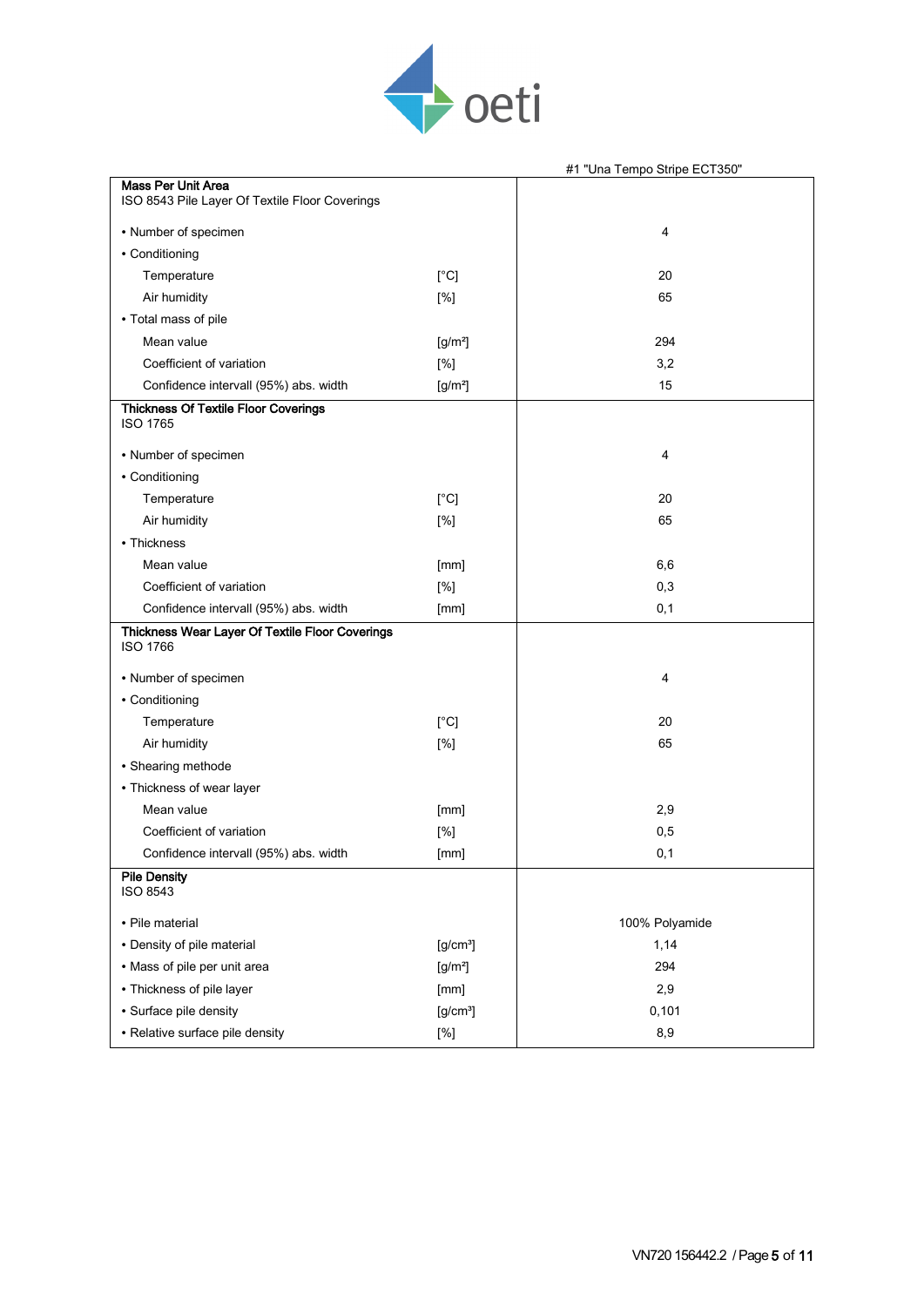

|                                                                              |          | #1 "Una Tempo Stripe ECT350" |
|------------------------------------------------------------------------------|----------|------------------------------|
| Number Of Tufts Or Loops<br><b>ISO 1763</b>                                  |          |                              |
| • Number of specimen                                                         |          | 4                            |
| • Number of tufts or loops / 10 cm                                           |          |                              |
| Longitudinal direction                                                       |          | 41,0                         |
| Cross direction                                                              |          | 39,4                         |
| • Number of tufts or loops per dm <sup>2</sup>                               |          | 1615                         |
| • Number of tufts or loops per m <sup>2</sup>                                |          | 161 500                      |
| Fibrebind<br>EN ISO 12951, Test C (EN 1963, Test C)                          |          |                              |
| • Number of specimen                                                         |          | 4                            |
| • Duration                                                                   | [cycles] | 400                          |
| • Appearance change compared to photostandard                                |          | better                       |
| <b>Basic requirements</b><br>EN 1307 - Textile floor covering with loop pile |          |                              |
| • Fibre bind - Loop pile - EN 1963 Methode C                                 |          | better                       |
| • Basic requirements                                                         |          | fullfilled                   |
| <b>Changes in Appearance - Drum Test</b><br>ISO 10361 Method A / EN ISO 9405 |          |                              |
| • Used scale                                                                 |          | ISO - A                      |
| • Appearance change 5'000 cycles (if dominant: attribute)                    |          |                              |
| Assessor 1                                                                   | [grade]  | 4,5                          |
| Assessor 2                                                                   | [grade]  | 4,5                          |
| Assessor 3                                                                   | [grade]  | 4,0                          |
| Median                                                                       | [grade]  | 4,5                          |
| Mean value                                                                   | [grade]  | 4,3                          |
| • Index of colour change 5'000 cycles                                        |          |                              |
| Assessor 1                                                                   | [grade]  | $4 - 5$                      |
| Assessor 2                                                                   | [grade]  | $4 - 5$                      |
| Assessor 3                                                                   | [grade]  | 4                            |
| Median                                                                       | [grade]  | $4 - 5$                      |
| • Appearance change 20'000 cycles (if dominant: attribute)                   |          |                              |
| Assessor 1                                                                   | [grade]  | 3,5                          |
| Assessor 2                                                                   | [grade]  | 4,0                          |
| Assessor 3                                                                   | [grade]  | 3,5                          |
| Median                                                                       | [grade]  | 3,5                          |
| Mean value                                                                   | [grade]  | 3,7                          |
| • Index of colour change 20'000 cycles                                       |          |                              |
| Assessor 1                                                                   | [grade]  | 4                            |
| Assessor 2                                                                   | [grade]  | 4                            |
| Assessor 3                                                                   | [grade]  | $3 - 4$                      |
| Median                                                                       | [grade]  | 4                            |
| • Damages by treatment                                                       |          | none                         |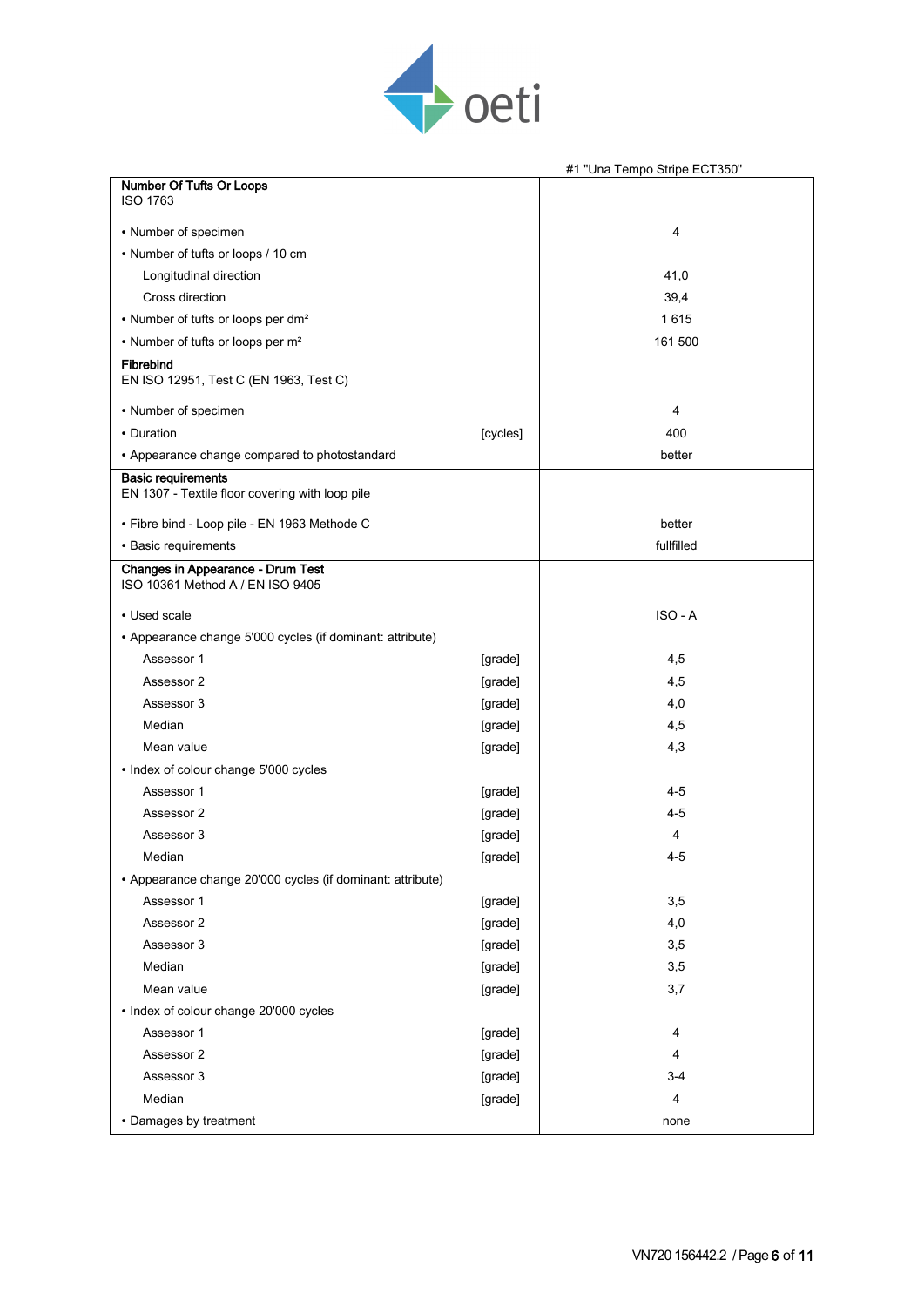

|                                                                          |         | #1 "Una Tempo Stripe ECT350" |
|--------------------------------------------------------------------------|---------|------------------------------|
| Classification                                                           |         |                              |
| EN 1307 - Textile floor covering with pile                               |         |                              |
| • Appearance change - short time test                                    | [grade] | 4,5                          |
| • Appearance change - long time test                                     | [grade] | 3,5                          |
| • Level of use classification                                            |         | Class 33                     |
| • Comfort-Class                                                          |         | LC1                          |
| <b>Mass Per Unit Area</b><br>ISO 8543 Total Mass Of The Single Tile      |         |                              |
| • Number of specimen                                                     |         | 4                            |
| • Conditioning                                                           |         |                              |
| Temperature                                                              | [°C]    | 20                           |
| Air humidity                                                             | [%]     | 65                           |
| • Total mass of tiles                                                    |         |                              |
| Mean value                                                               | [kg]    | 0,545                        |
| Coefficient of variation                                                 | [%]     | 1,8                          |
| Confidence intervall (95%) abs. width                                    | [kg]    | 0,016                        |
| Side Length, Squareness, Straightness<br>EN 994 - Textile Floorcoverings |         |                              |
| • Number of specimen                                                     |         | 5                            |
| • Nominal dimension                                                      |         |                              |
| Length                                                                   | [mm]    | 480                          |
| Width                                                                    | [mm]    | 480                          |
| • Determination of dimensions length                                     |         |                              |
| Mean length                                                              | [mm]    | 480,1                        |
| Min. average length                                                      | [mm]    | 480,0                        |
| Max. average length                                                      | [mm]    | 480,1                        |
| Diff. between the smallest and the largest average length                | [mm]    | 0,1                          |
| Max. deviation from mean length                                          | [%]     | < 0,1                        |
| Max. deviation from nominal dimension                                    | [%]     | 0,0                          |
| • Determination of dimensions width                                      |         |                              |
| Mean length                                                              | [mm]    | 480,1                        |
| Min. average length                                                      | [mm]    | 480,0                        |
| Max. average length                                                      | [mm]    | 480,2                        |
| Diff. between the smallest and the largest average length                | [mm]    | 0,2                          |
| Max. deviation from mean length                                          | [%]     | < 0,1                        |
| Max. deviation from nominal dimension                                    | [%]     | 0,0                          |
| • Squareness and staightness                                             |         |                              |
| Max. deviation                                                           | [mm]    | < 0,20                       |
| Max. percentage deviation                                                | $[\%]$  | < 0,04                       |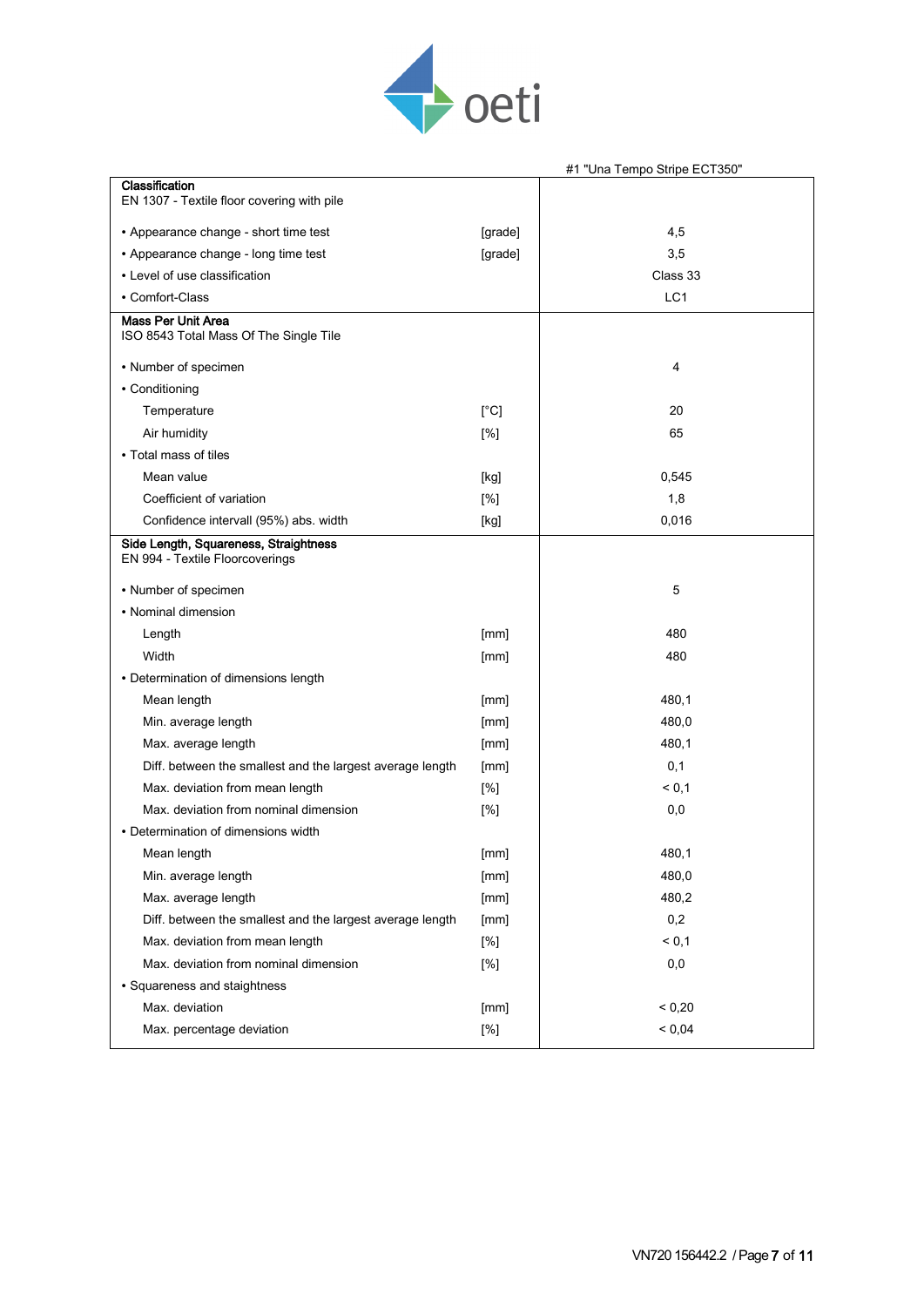

|                                                                                       |        | #1 "Una Tempo Stripe ECT350" |
|---------------------------------------------------------------------------------------|--------|------------------------------|
| Dimension Stability And Curling After Exposure To Heat And Water<br>ISO 2551 / EN 986 |        |                              |
| • 1. Treatment - 2 hours storage (drying) at $60^{\circ}$ C                           |        |                              |
| 1. Measurement length direction                                                       | $[\%]$ | $-0,1$                       |
| 2. Measurement length direction                                                       | [%]    | $-0,1$                       |
| 3. Measurement length direction                                                       | [%]    | $-0,1$                       |
| Mean value length direction                                                           | [%]    | $-0,1$                       |
| 1. Measurement cross direction                                                        | [%]    | ± 0,0                        |
| 2. Measurement cross direction                                                        | [%]    | ± 0,0                        |
| 3. Measurement cross direction                                                        | [%]    | $-0,1$                       |
| Mean value cross direction                                                            | [%]    | ± 0,0                        |
| • 2. Treatment - 2 hours storage in water at 20°C                                     |        |                              |
| 1. Measurement length direction                                                       | [%]    | $-0,1$                       |
| 2. Measurement length direction                                                       | [%]    | $-0,1$                       |
| 3. Measurement length direction                                                       | [%]    | $-0,1$                       |
| Mean value length direction                                                           | [%]    | $-0,1$                       |
| 1. Measurement cross direction                                                        | [%]    | ± 0,0                        |
| 2. Measurement cross direction                                                        | [%]    | ± 0,0                        |
| 3. Measurement cross direction                                                        | [%]    | ± 0,0                        |
| Mean value cross direction                                                            | [%]    | ± 0,0                        |
| • 3. Treatment - 24 hours storage (drying) at 60°C                                    |        |                              |
| 1. Measurement length direction                                                       | [%]    | $-0,1$                       |
| 2. Measurement length direction                                                       | [%]    | $-0,3$                       |
| 3. Measurement length direction                                                       | [%]    | $-0,2$                       |
| Mean value length direction                                                           | [%]    | $-0,2$                       |
| 1. Measurement cross direction                                                        | [%]    | $-0,1$                       |
| 2. Measurement cross direction                                                        | [%]    | $-0,1$                       |
| 3. Measurement cross direction                                                        | [%]    | $-0,1$                       |
| Mean value cross direction                                                            | [%]    | $-0,1$                       |
| • 4. Treatment - 48 hours storage at standard atmosphere                              |        |                              |
| 1. Measurement length direction                                                       | [%]    | $-0,3$                       |
| 2. Measurement length direction                                                       | [%]    | $-0,3$                       |
| 3. Measurement length direction                                                       | [%]    | $-0,3$                       |
| Mean value length direction                                                           | [%]    | $-0,3$                       |
| 1. Measurement cross direction                                                        | [%]    | $-0,1$                       |
| 2. Measurement cross direction                                                        | [%]    | $\pm$ 0,0                    |
| 3. Measurement cross direction                                                        | [%]    | $-0,1$                       |
| Mean value cross direction                                                            | $[\%]$ | $-0,1$                       |
| • Vertical distortion out of plane                                                    | [mm]   | 0                            |
| • Description of the final appearance                                                 |        | no distortion out of plane   |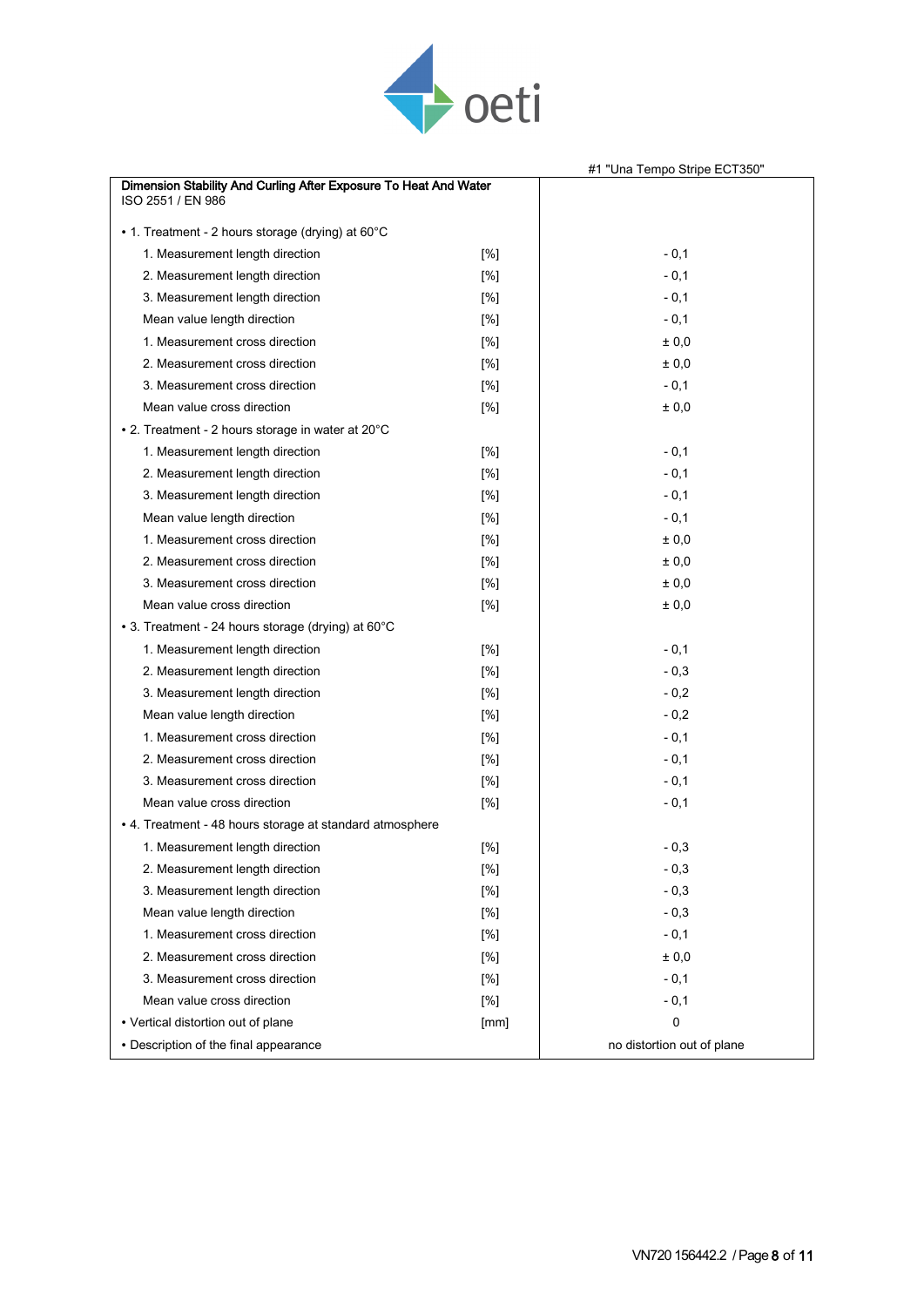

|                                                                                    |         | #1 "Una Tempo Stripe ECT350" |
|------------------------------------------------------------------------------------|---------|------------------------------|
| <b>Resistance To Fraying</b><br><b>EN 1814</b>                                     |         |                              |
| • Number of specimen                                                               |         | 4                            |
| • Kind of test sample                                                              |         | tiles                        |
| • Description of cut edge after treatment                                          |         |                              |
| Delamination                                                                       |         | not occured                  |
| Fraying                                                                            |         | not occured                  |
| Tuft loss / sprouting                                                              |         | not occured                  |
| Thread puller                                                                      |         | not occured                  |
| Release of fibers from the pile material                                           |         | not occured                  |
| • Assessment                                                                       |         | resistant to fraying         |
| Castor Chair Suitability Of Textile Floor Coverings<br>EN 985 Methode A / ISO 9405 |         |                              |
| • Castors                                                                          |         | single swivel castor Type H  |
| • Specimen fixation                                                                |         | Double sided adhesive tape   |
| • Used scale                                                                       |         | ISO-A                        |
| • Appearance change 5'000 cycles (if dominant: attribute)                          |         |                              |
| Assessor 1                                                                         | [grade] | 3,0                          |
| Assessor 2                                                                         | [grade] | 3,0                          |
| Assessor 3                                                                         | [grade] | 3,0                          |
| Median                                                                             | [grade] | 3,0                          |
| Mean value                                                                         | [grade] | 3,0                          |
| • Index of colour change 5'000 cycles                                              |         |                              |
| Assessor 1                                                                         | [grade] | 3                            |
| Assessor 2                                                                         | [grade] | 3                            |
| Assessor 3                                                                         | [grade] | 3                            |
| Median                                                                             | [grade] | 3                            |
| • Appearance change 25'000 cycles (if dominant:<br>attribute)                      |         |                              |
| Assessor 1                                                                         | [grade] | 2,5                          |
| Assessor 2                                                                         | [grade] | 2,5                          |
| Assessor 3                                                                         | [grade] | 2,5                          |
| Median                                                                             | [grade] | 2,5                          |
| Mean value                                                                         | [grade] | 2,5                          |
| • Index of colour change 25'000 cycles                                             |         |                              |
| Assessor 1                                                                         | [grade] | $2 - 3$                      |
| Assessor 2                                                                         | [grade] | $2 - 3$                      |
| Assessor 3                                                                         | [grade] | $2 - 3$                      |
| Median                                                                             | [grade] | $2 - 3$                      |
| • Damages by treatment                                                             |         | none                         |
| • Castor chair index                                                               |         | 2,9                          |
| • Castor chair suitability                                                         |         | suitable for intensive use   |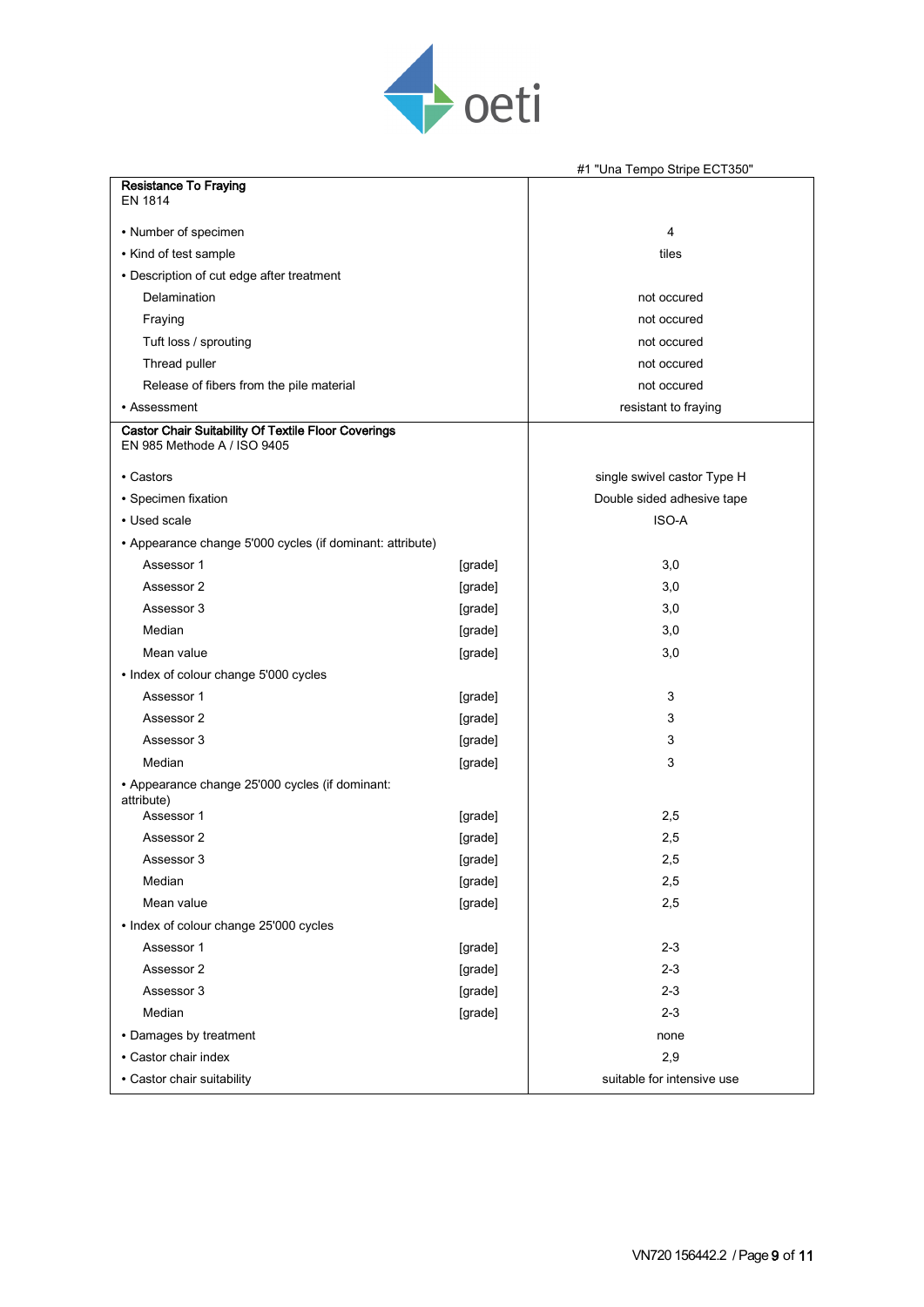

|                                                    |         | #1 "Una Tempo Stripe ECT350" |
|----------------------------------------------------|---------|------------------------------|
| <b>Suitability For Use On Stairs</b>               |         |                              |
| EN ISO 12951, Test B (EN 1963, Test B)             |         |                              |
| • Number of specimen                               |         | 4                            |
| • Median of appearance change in the edge area     | [grade] | low                          |
| • Assessment                                       |         | suitable for intensive use   |
| <b>Static Electrical Propensity - Walking Test</b> |         |                              |
| ISO 6356                                           |         |                              |
| • Number of specimen                               |         | 1                            |
| • Testing climate                                  |         |                              |
| Temperature                                        | [°C]    | 23                           |
| Air humidity                                       | [%]     | 25                           |
| • Underlay                                         |         | Rubber on metal plate        |
| • Sole-material                                    |         | XS-664P Neolite              |
| • Pretreatment                                     |         | none                         |
| • Body-Voltage supplied condition                  |         |                              |
| 1. Measurement                                     | [kV]    | $-0.2$                       |
| 2. Measurement                                     | [kV]    | $-0,4$                       |
| 3. Measurement                                     | [kV]    | $-0.4$                       |
| Mean value                                         | [kV]    | $-0,3$                       |
| • Judgement according to EN 14041:2007             |         | antistatic                   |